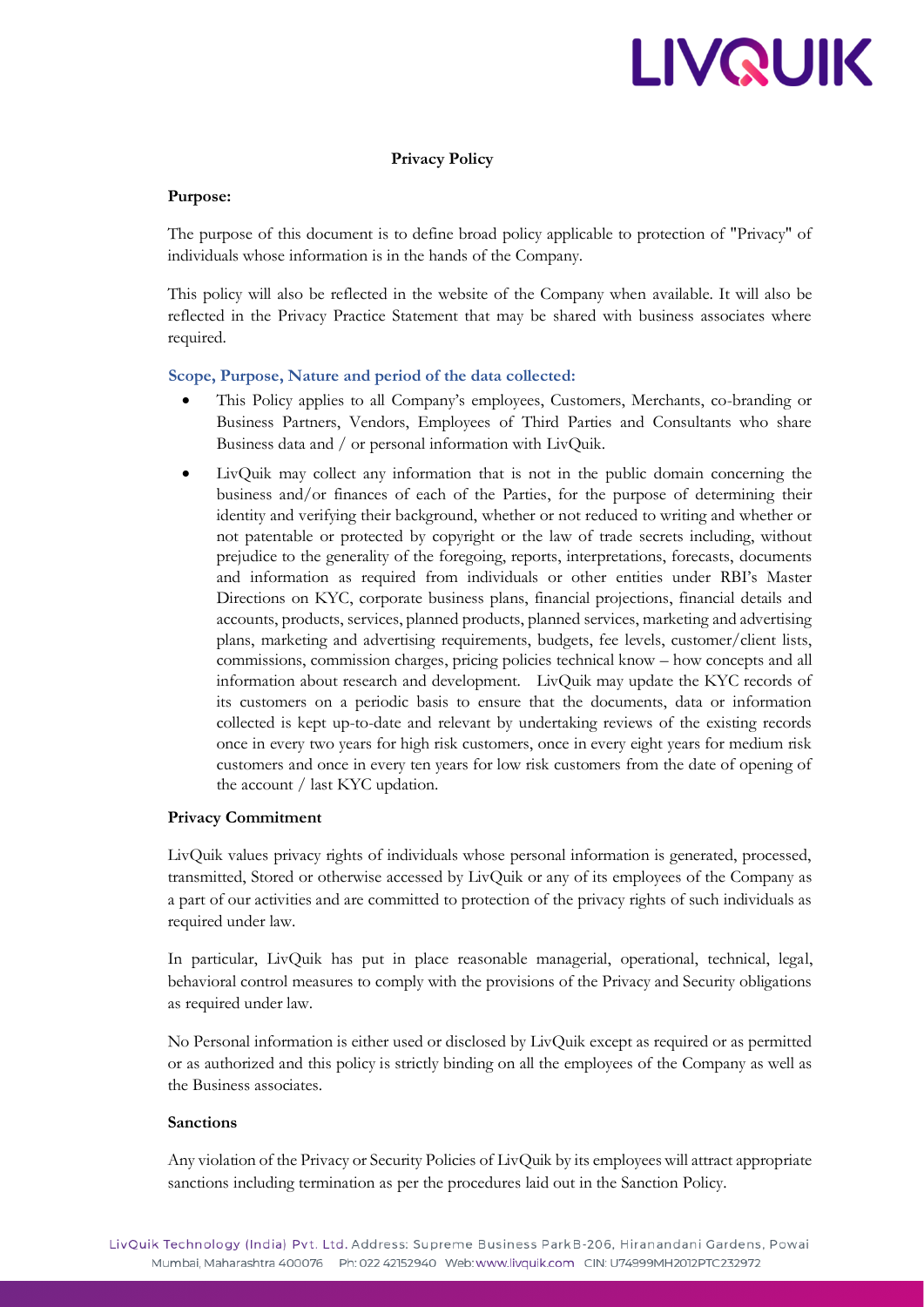

Any violation of the Privacy or Security Policies of the Company by its business associates will attract appropriate penalties including termination of the contracts.

## **Changes**

LivQuik reserves the right to change the privacy practices at its sole discretion. Whenever a material change is made to the privacy practice, a revised Privacy Practice notice will be posted on the website. Where feasible, stakeholders will also be informed through electronic means.

LivQuik uses commercially reasonable efforts to ensure that the collection of Personal Information is limited to that which is necessary to fulfill the identified purposes. In case of use of information in a manner different than the purpose for which it is collected, then consent will be obtained prior to such use.

## Transfer of Information

LivQuik may use and share the user information with reliable and reputed third-party payment gateway to whom we are associated in order to ensure a swift and comfortable payment mechanism for the individuals.

LivQuik ensure that all of the individual's personally identifiable information will never be disclosed in ways not otherwise described in this Privacy Policy. By way of example (without limiting and foregoing), LivQuik may be forced to disclose information to the government, law enforcement agencies or third parties.

## Enforcement

LivQuik is responsible to facilitate RBI, NPCI, PCI DSS, ISO and other agencies nominated by RBI/ NPCI, to access the data, information, systems of technology service provider related to Wallet and carry out audits as and when required by RBI and NPCI

#### Cookies

LivQuik may use third-party advertising companies to serve advertisements on our behalf. These companies may employ cookies and action tags (also known as single-pixel gif or web beacons) to measure advertising effectiveness. Any information that these third parties collect via cookies and action tags is completely anonymous.**Who can access Personal Information?**

LivQuik follows a strategic principle whereby, access to Personal information is restricted only to such of employees who are required to access the information for the purpose of delivering whatever services are committed to be delivered by LivQuik

LivQuik has not subcontracted any part of the work

#### **Compliance, Grievance and Nodal Officer**

The Company has designated the following person as the Privacy and Information Security Complianc, Grievance and Nodal Officer for implementation of all compliance and grievance requirements under this Information Security Policy.

#### Name: Madhur Karnik

Contact Details: [madhur.karnik@livquik.com](mailto:madhur.karnik@livquik.com)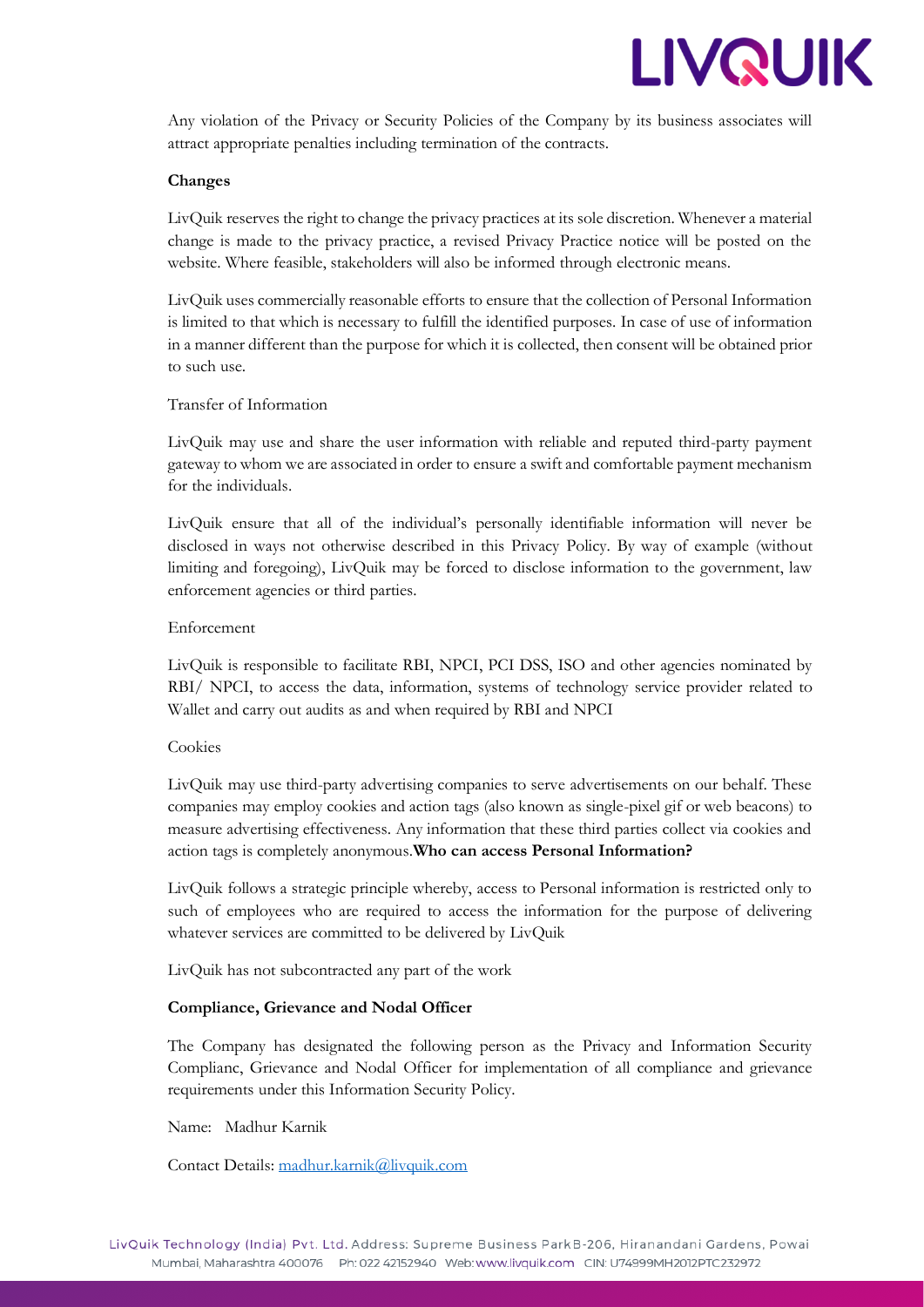

# **Data Breach Notification**

If any employee of LivQuik or its business associates becomes aware of a potential breach of Privacy of information entrusted to him or accessed by him, he shall inform the organization immediately. Any delay in reporting such incidents shall be deemed as a serious breach of the policy.

# **Confidentiality**

Personal Information is regarded as confidential and therefore will not be divulged to any third party except as set forth in this and any other term of use applicable to our services.

# **How we Secure Personal Information**

Data is secured in the facilities of LivQuik under a well-developed information security policy as well as an IT Act 2008 compliance policy.

Sensitive data both in storage and transmission are to be encrypted with appropriate encryption tools with strong cryptographic algorithms. Currently the recommended algorithm is AES/3DES 128 bit encryption or above or similar to the same as approved by organization. All transmission must be under secure transmission protocol i.e. HTTPS/SSL. Winzip to be employed to create secure encrypted format of files before transmission.

Exceptions where necessary are properly authorized and monitored.

Personal information no longer required is destroyed subject to requirements of archival guided by the Data Archival Policy.

Information in process is closely monitored through appropriate technical means to ensure that there is no accidental or intentional compromise of security.

Any accidental access to personal information is recorded as a security incident and managed as per the Information Security Incident Management Policy.

As per HR policy they are made fully aware that any activity performed with a user id is the sole responsibility of the owner of the ID.

# **How we use or Disclose Information**

Personal information is used or disclosed strictly in accordance with the provisions of law and as authorized by the data owner/customer.

LivQuik recognizes the right of an individual to claim access to his information in the possession of LivQuik. However, in the absence of any direct prior agreement, disclosures are always routed through the Client.

All disclosures and the authorizations for such disclosures are documented as required under law.

# **Grievance Redressal Framework and Resolution Mechanism**

LivQuik is a transparent and ethical company & expects that its ethics and values are intentionally upheld all across. All grievances involving but not limited to rights conferred, compensation, refunds, and other claims through this policy will be resolved through our Grievance Redressal